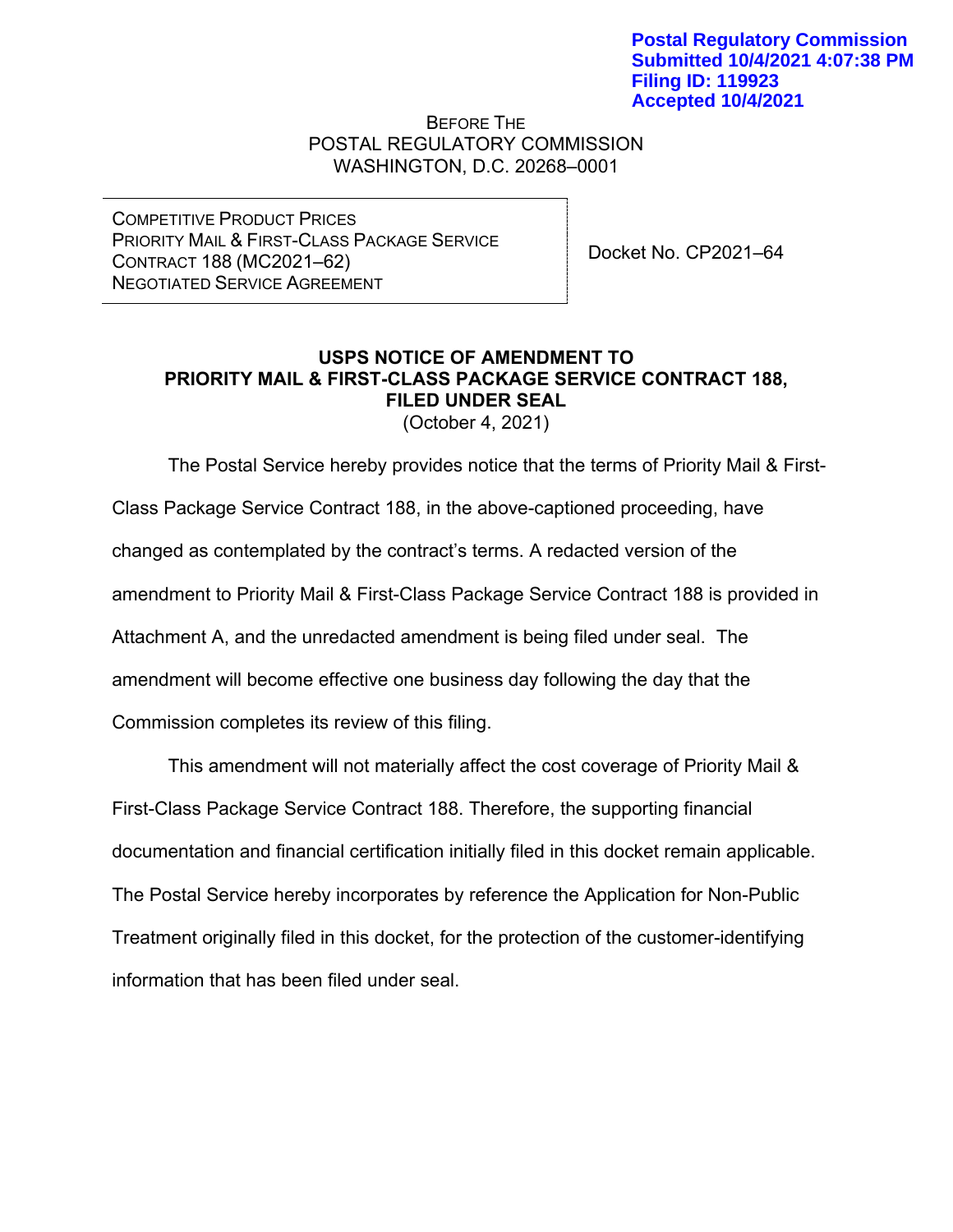Respectfully submitted,

UNITED STATES POSTAL SERVICE

By its attorney:

Sean C. Robinson

475 L'Enfant Plaza, SW Washington, D.C. 20260-1137 (202) 268-8405 [Sean.C.Robinson@usps.gov](mailto:Sean.C.Robinson@usps.gov) October 4, 2021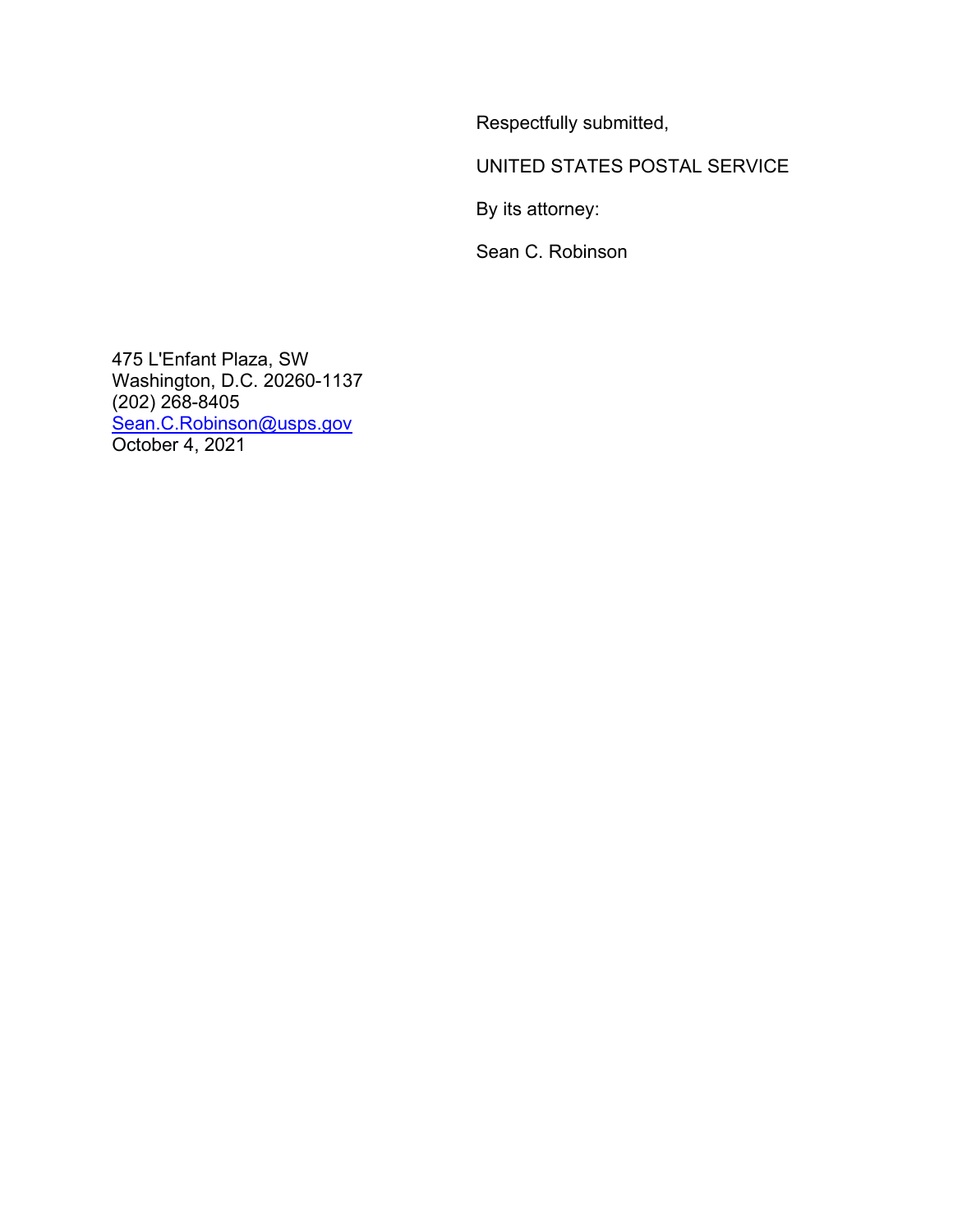### **ATTACHMENT A**

### **REDACTED AMENDMENT TO**

## **PRIORITY MAIL & FIRST-CLASS PACKAGE SERVICE CONTRACT 188**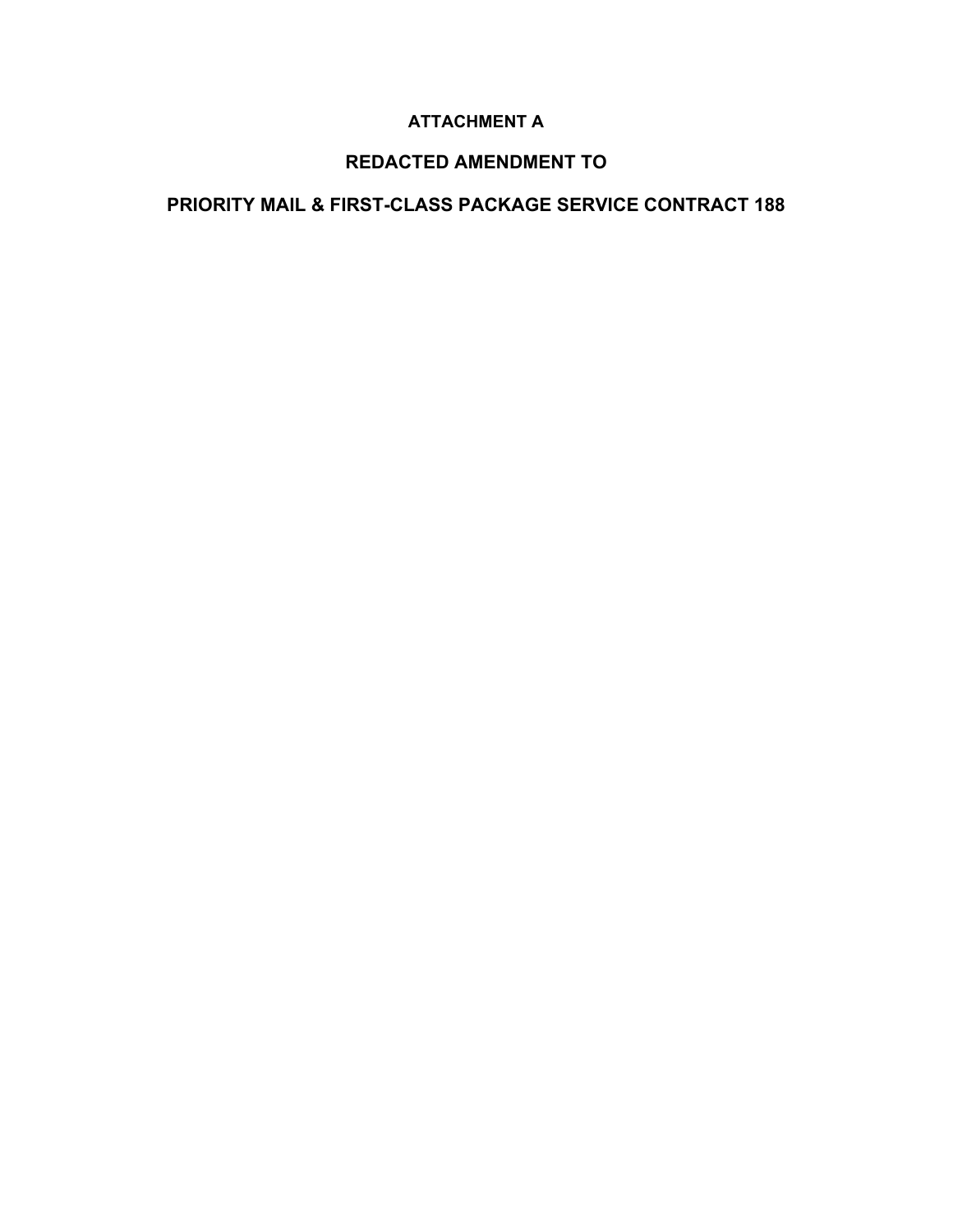# **AMENDMENT #1 OF SHIPPING SERVICES CONTRACT BETWEEN THE U NITED STATES POSTAL SERVICE AND**

# **REGARDING PRIORITY MAIL AND FIRST-CLASS PACKAGE SERVICE**

WHEREAS, the United States Postal Service (the "Postal Service") and  $a$ , a corporation organized and existing under the laws of with its principal office at ("Customer") entered into a Shipping Services Contract, PM-FCPS Contract 188/Docket No. CP2021-64, regarding Priority Mail and First-Class Package Service, on December 23, 2020.

WHEREAS, the Parties desire to amend Section I.A to the Appendix to the Contract.

NOW, THEREFORE, the Parties agree that the Contract is hereby amended as detailed below. The existing Contract remains unchanged in all other respects. This Amendment shall become effective one (1) business day following the day on which the Commission issues all necessaiy regulatory approval.

[ Amend Section I.A to the Appendix to the Contract by adding the below paragraph to the bottom of the section, as follows.]

#### I. **Marketplace Requirements**

#### A. Third Party Product Offerings

The Postal Service may, at its sole discretion, authorize Customer to offer Priority Mail to at prices that are less than prevailing Priority Mail Commercial Plus prices during the period when a temporary price increase or surcharge for Priority Mail is in effect. If the Postal Service determines to make such authorization, it will notify Customer in writing of the authorization and the dates of the temporary period. If authorization is given, then the prices Customer offers to during the temporary period shall not be lower than the Priority Mail Commercial Plus prices that were in effect immediately prior to the temporary period. For avoidance of doubt, Customer shall continue to pay the Postal Service the full Contract Prices set forth in this Contract during the temporary period.